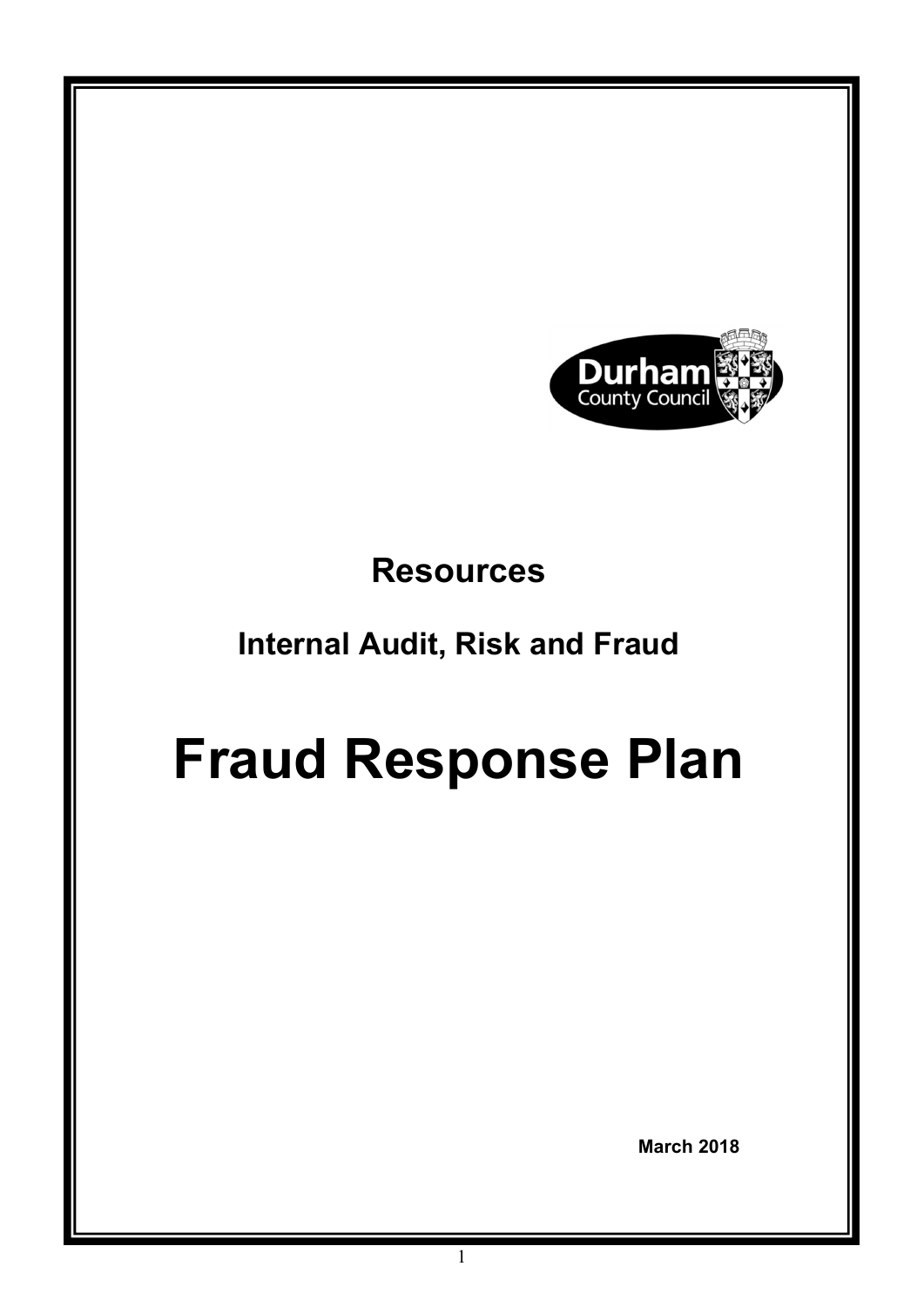## INTRODUCTION

- 1. Durham County Council (the Council) recognises that it has a responsibility to protect the public purse. In order to meet these responsibilities the Council has an effective Counter Fraud and Corruption Strategy and has set about to ensure that it creates a zero tolerance culture.
- 2. The Council is committed to the prevention, deterrence, detection, investigation and redress of all forms of fraud and corruption as set out in the Counter Fraud and Corruption Strategy.
- 3. The Council will not accept any level of fraud or corruption both within the organisation or externally, and it will deal with all suspected fraud and corruption and punish those responsible.
- 4. This fraud response plan defines how the Council will respond to allegations and provides guidance for employees, Members and members of the public on reporting a suspected fraud.
- 5. Although this document specifically refers to fraud and corruption, it equally applies to any forms of malpractice that can reduce public confidence in the Council and its services, and may also include acts committed outside of official duties but which impact upon the Council's trust in the individual concerned.
- creating and maintaining a culture of zero tolerance to fraud and corruption. They are positively encouraged to raise concerns regarding fraud and corruption, immaterial of seniority, rank or status, in the knowledge that such concerns will, wherever possible, be treated in confidence. 6. The Council's elected Members and employees play an important role in
- 7. The public also has a role to play in the zero tolerance to fraud and corruption and should inform the Council if they feel that fraud or corruption may have occurred.
- 8. The Fraud Response Plan provides a checklist of actions and a guide to follow in the event that fraud is suspected. It covers:
	- Purpose
	- Legal Definitions
	- Aims and Objectives
	- Notifving suspected fraud
	- Actions by employees, managers and members of the public and other agencies
	- Dos and don'ts
	- The investigation process
	- Internal investigations
	- Liaison with police
	- Initiation of recovery action
	- Internal reporting process
	- Confidentiality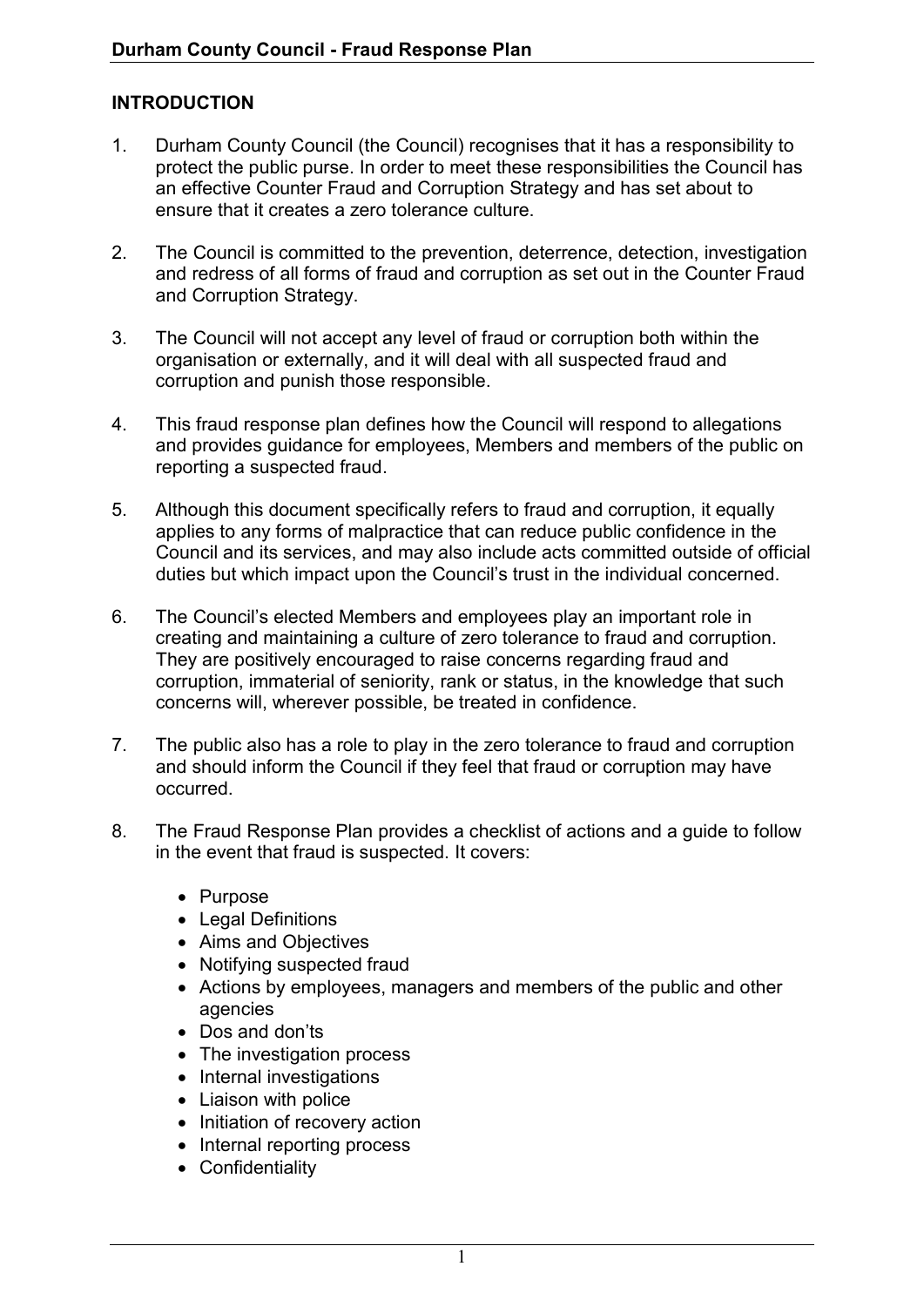# PURPOSE

- 9. managers and the public to define responsibilities for action and reporting lines in the event of suspected fraud or corrupt activity. The use of the plan should enable the Council to prevent loss of public money, recover losses and establish and secure the evidence necessary for any civil, criminal or disciplinary action. The purpose of the Fraud Response Plan is to provide guidance to employees,
- 10. The Fraud Response Plan should also provide direction to take appropriate action against those responsible for any fraud or corrupt act.
- $11.$  Corruption Strategy of the Council. The Fraud Response Plan forms part of the overall Counter Fraud and

# LEGAL DEFINITIONS

- 12. The Fraud Act 2006 describes fraud as the intention to make gain or cause loss under three main headings:
	- Fraud by false representation
	- Fraud by failing to disclose information
	- Fraud by abuse of position

 There are further subheadings of fraud described including; possession of articles for use in fraud, making or supplying articles for use in frauds, participating in fraudulent business and or obtaining services dishonestly.

- 13. Corruption is defined as the offering, giving, soliciting or acceptance of an inducement or reward, or showing any favour or disfavour which may influence any person to act improperly.
- 14. The Bribery Act 2010 defines bribery as giving someone a financial or other advantage, to encourage that person to perform their functions or activities improperly, to reward a person for having already done so, in order to gain personal, commercial, regulatory or contractual advantage. It is the most common form of corruption.
- 15. Money Laundering is the term used for a number of offences involving concealing the proceeds of crime or terrorist funds, so that they appear that they have come from a legitimate source. Relevant legislation includes the Proceeds of Crime Act 2002, Money Laundering Regulations 2007, the Terrorism Acts of 2000 and 2006, and the Serious Organised Crime and Police Act 2005. Money Laundering involves one or more of three principal offences: concealing, arranging and acquisition/use/possession.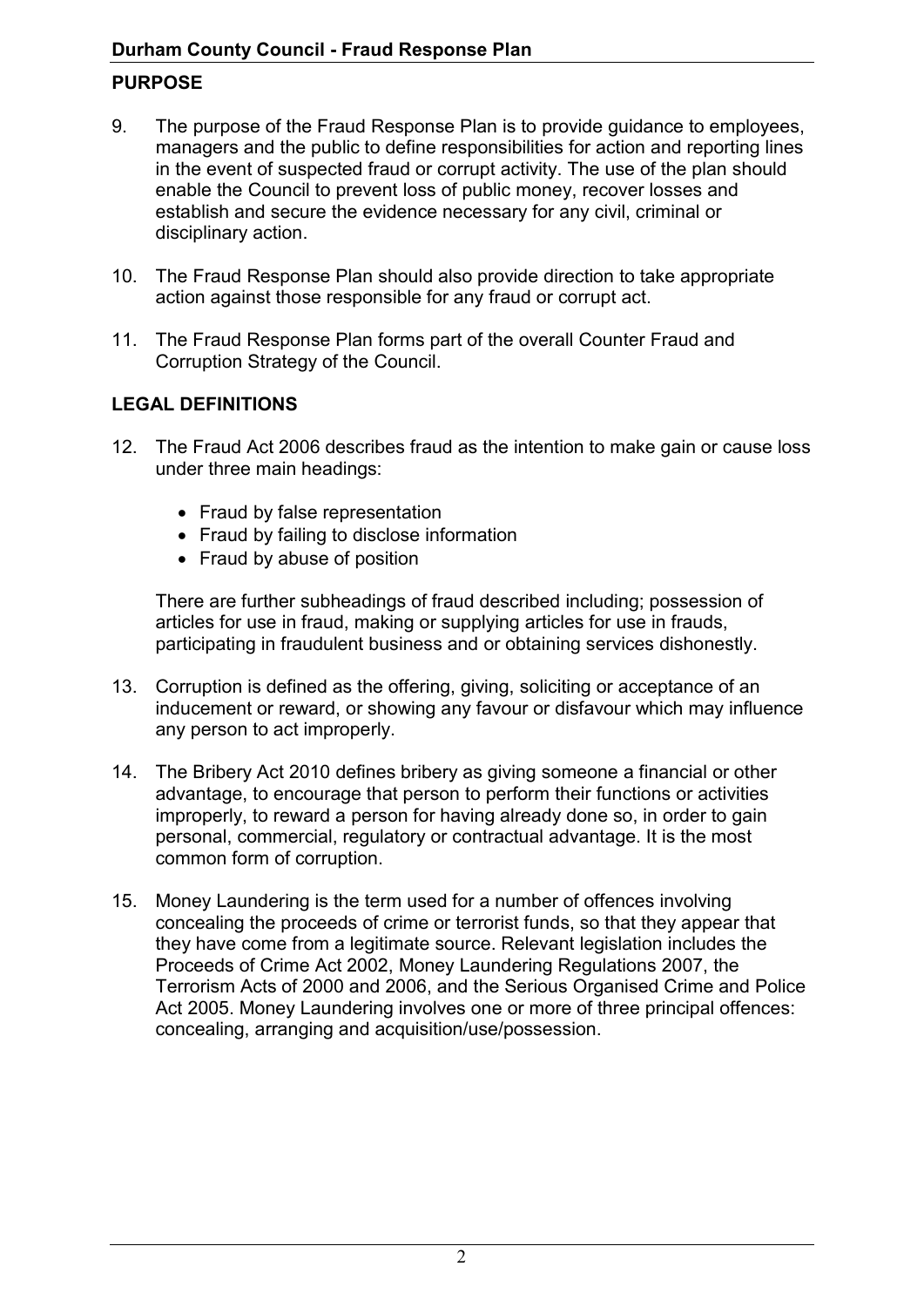# AIMS AND OBJECTIVES

- 16. The aims and objectives of the Fraud Response Plan are to:
	- Minimise the risk of inappropriate action or disclosure taking place which would compromise an investigation.
	- Ensure there is a clear understanding over who will lead any investigation and to ensure managers, People and Talent Management, Internal Audit and Corporate Fraud are involved as appropriate.
	- Prevent further losses of funds or other assets where fraud has occurred.
	- Establish and secure evidence necessary and ensure containment of any information for disciplinary, civil and/or criminal action.
	- Maximise recovery of losses.
	- Ensure appropriate and timely action is taken against those who are suspected of fraud.
	- Identify the perpetrators and take appropriate action with any disciplinary, civil and/or criminal action.
	- Minimise any adverse publicity for Durham County Council.

# NOTIFYING SUSPECTED FRAUD

- 17. The Council relies on its employees, the public and its agencies to help prevent and detect fraud and corruption. Often employees are the first to realise there is something seriously wrong internally, as they are in positions to be able to spot any possible cases of fraud or corruption at an early stage.
- 18. Council employees and Members should report any concerns they may have regarding fraud, bribery and corruption, whether it relates to dishonest behaviours by council employees, Members or by others.
- 19. The action taken when a suspected case of fraud, bribery, or corruption is first found might be vital to the success of any investigation that follows, so it is important that employees' actions are in line with the information given in this document.
- 20. Please note that the Council is not trying to encourage employees/Members to spy on colleagues or to create an acrimonious environment of suspicion and counter claim.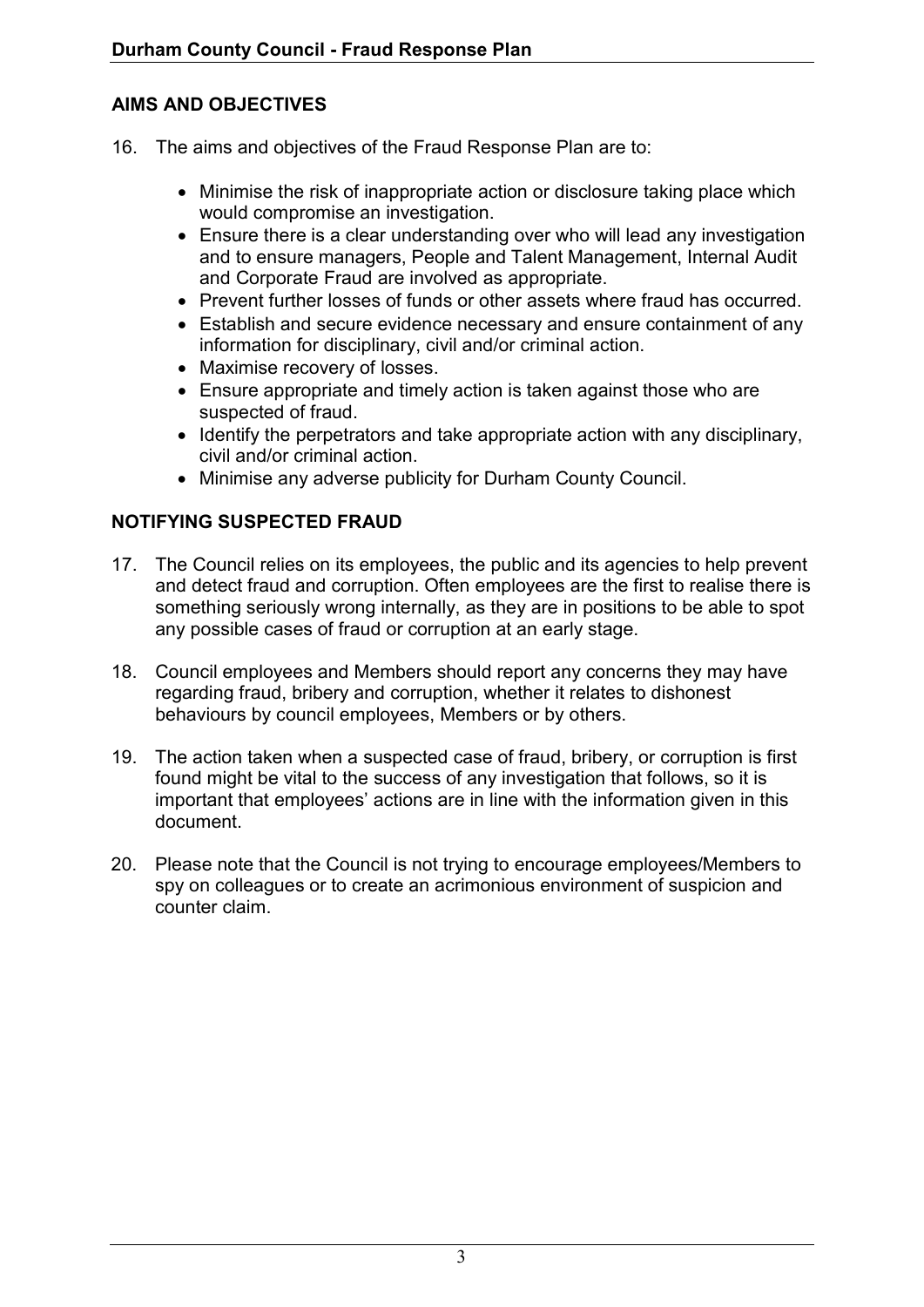#### ACTION BY EMPLOYEES, MANAGERS AND MEMBERS OF THE PUBLIC OR OTHER AGENCIES

#### EMPLOYEES

- 21. In the first instance, any suspicion of fraud, theft or corruption should be reported, as a matter of urgency, to your immediate manager or their superior. If this is not appropriate, your concerns should be reported to one of the following persons:
	- Head of Service
	- Corporate Director, Resources
	- Chief Executive
	- Chief Internal Auditor and Corporate Fraud Manager
	- Any Corporate Director
	- Corporate Fraud Team.
- $22.$  without fear of reprisal of victimisation and are aware of the means to do so. The Public Interest Disclosure Act 1998, (the "Whistle Blowing Act"), provides appropriate protection for those employees who voice genuine and legitimate concerns through the proper channels. The Council's Confidential Reporting Code, (Whistle Blowing Policy), has been written to protect those reporting their concerns and encourages people to report any suspected incidents of fraud. It is important that all Members and employees are able to report their concerns
- 23. Fraud can be reported about another Council employee or an elected Member by a contractor, supplier or member of the public. Fraud could be spotted during or outside work and employees are expected to report any suspicions at the earliest opportunity. You should clearly record all activities you have witnessed or information you have received or are aware of that has led to your suspicion. It is important to record as much detail as possible.
- $24.$  whom the suspicion is reported, to retain any evidence and make an immediate note of the issues and concerns. Care should be taken, by any officer who suspects fraud and any officer to
- 25. If the suspicion relates to an information security issue, e.g. a theft, breach or exposure of DCC Confidential or Client Confidential data, the matter must also be reported to the Information Security (IS) Manager. Further guidance on the reporting of information security issues is given in the Council's Security Incident Management Process. Further guidance on data breaches is given in the Potential Breach Procedure, within the Data Protection Policy.
- $26.$  action may be taken against the person making the allegation. If an allegation is made frivolously, in bad faith or for personal gain, disciplinary
- 27. The important thing is that you don't ignore your suspicions or concerns. Seek advice and don't be afraid to raise your concerns.
- 28. Employees with concerns should avoid discussing their suspicions with anyone other than the officer with whom they formally raised the issue. Under no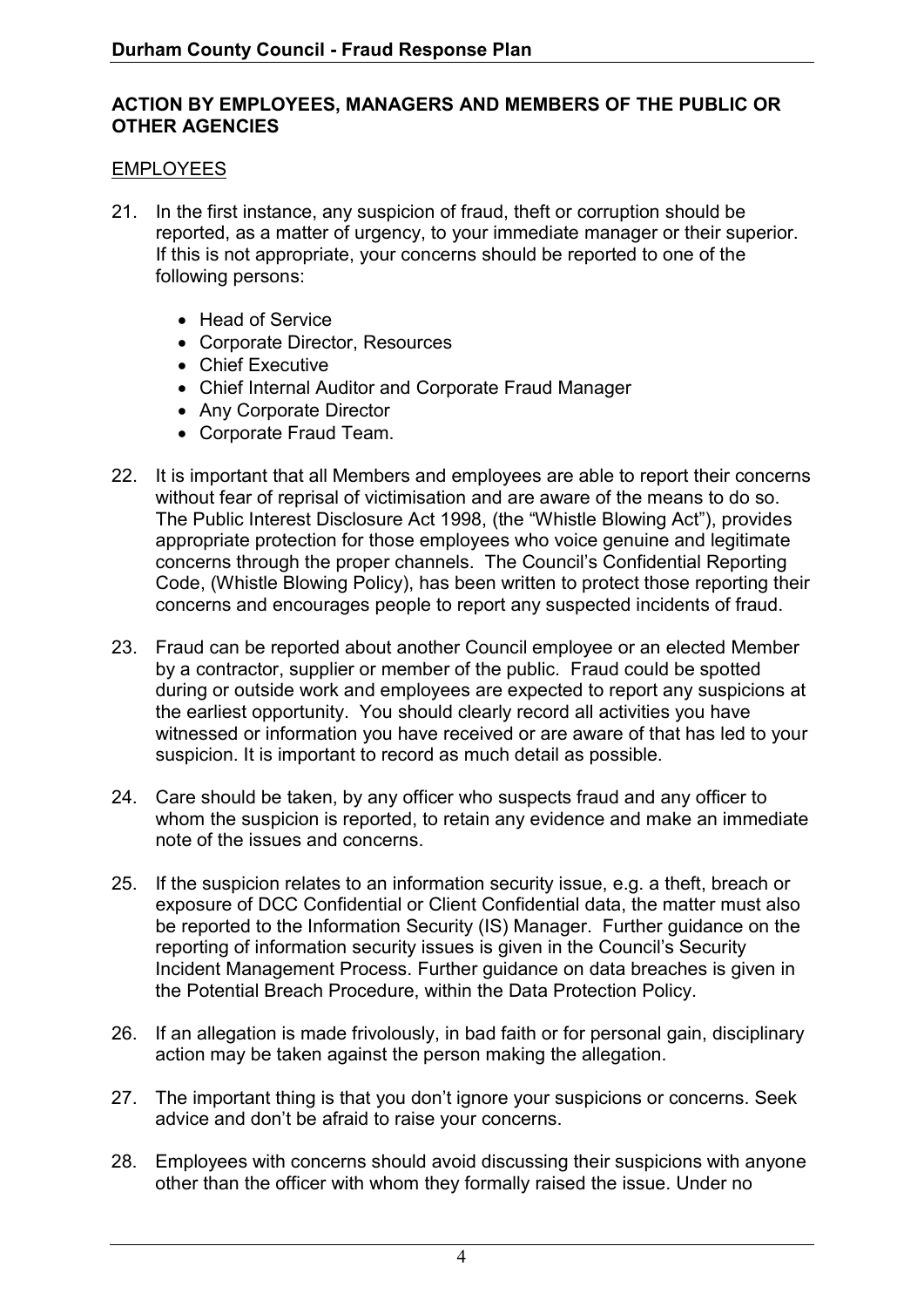circumstances should any employee attempt to investigate any matter on their own.

 29. Remember, in cases of suspected money laundering, immediately advise the Council's designated Money Laundering Reporting Officer (See the Anti-Money Laundering Policy).

#### MANAGERS

- 30. In the first instance, any suspicions of fraud should be reported promptly to the Chief Internal Auditor and Corporate Fraud Manager at the outset, by the manager receiving the disclosure. Internal Audit collates information on all suspected fraud, theft or corruption and its outcome, across the Council as part of its determination of the impact effectiveness of the Council's Counter Fraud and Corruption Strategy and the system of internal control, as a key part of the Council's assurance framework.
- $31.$  Manager to keep the Council's Head of Legal and Democratic Services, (The Monitoring Officer), and the Corporate Director of Resources, (The Section 151 Officer), informed of any suspicions of fraud or corruption. Where appropriate, the Leader, the Chief Executive and any Lead Members will be notified that an investigation is taking place. It is the responsibility of the Chief Internal Auditor and Corporate Fraud
- 32. Where an allegation involves an employee, People and Talent Management will be consulted and also included in the initial discussion with Internal Audit and Corporate Fraud and the service manager and decisions of what, and by whom, action should be taken.
- 33. If you are made aware of fraud, bribery or corruption, you should listen to the concerns of the employee and treat every report you receive seriously and sensitively.
- 34. Get as much information as possible from the individual, including any notes and any evidence they have that may support the allegation. Do not interfere with any evidence and make sure it is kept in a safe place. Under no circumstances should you attempt to investigate any matter without this being reported and agreed with the Chief Internal Auditor and Corporate Fraud Manager.
- 35. Every effort will be made to protect an informant's anonymity, if requested. However, the Council will always encourage individuals to be identified and put their name to the allegation to add more value to the accusations and allow further investigations to be more effective. Concerns expressed anonymously can be more difficult to investigate. When considering an investigation into an anonymous complaint, the seriousness of the issues raised, the credibility of the concern and the likelihood of confirming the allegation from attributable sources will all be taken into consideration. In certain circumstances, anonymity cannot be maintained. This will be advised to the informant prior to any release of information.
- $36.$  person who initially raised the concerns. If appropriate and subject to legal constraints, feedback will be provided to the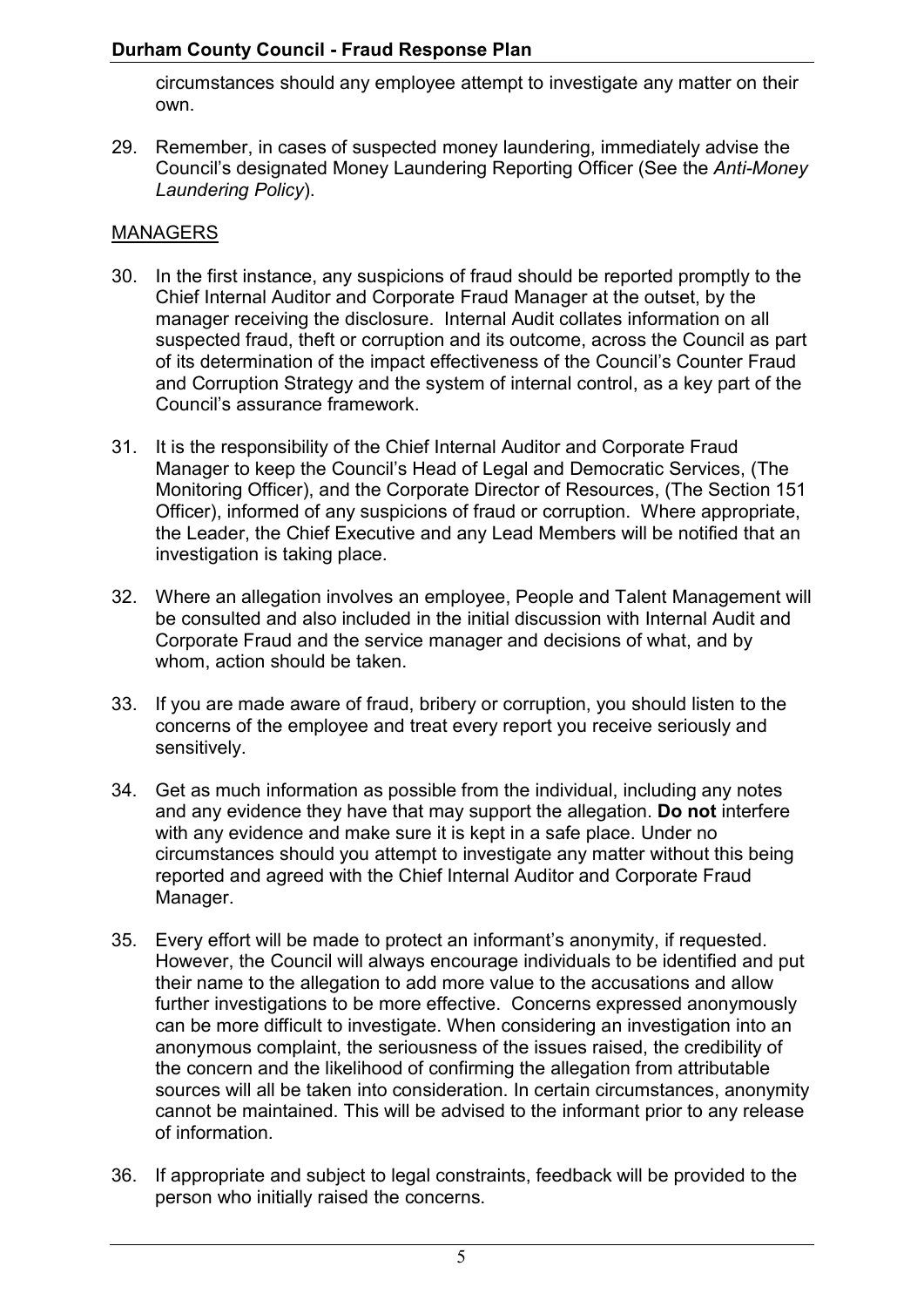- $37<sub>1</sub>$  Corporate Fraud Manager, then any suspicion of fraud, theft or corruption should be reported, as a matter of urgency, to your immediate manager or their superior. If this is not appropriate, your concerns should be reported to one of the following persons: If it is not possible to report your suspicions to the Chief Internal Auditor and
	- Head of Service
	- Corporate Director, Resources
	- Chief Executive
	- Any Corporate Director
	- The Corporate Fraud Team.

#### MEMBERS OF THE PUBLIC OR OTHER AGENCIES

- 38. The Council encourages members of the public and other agencies who suspect fraud and corruption to report their concerns to the Council's Corporate Fraud Team.
- 39. services, and includes trained fraud investigators. The Corporate Fraud Team operates independently of all other council
- 40. Please see section, 'Reporting Suspicions' below.
- 41. A complaints procedure also exists if your concern does not relate to fraud and/or corruption. Please see 'making a complaint' on the Council's website.

## REPORTING SUSPICIONS:

- 42. Members, service users, suppliers, partner organisations and members of the public are encouraged to report concerns about fraud and corruption.
- 43. Concerns can be reported to the Corporate Fraud Team in whichever way is favoured:
	- Telephone: 03000 266745
	- Email: corporatefraudteam@durham.gov.uk
	- Text: start your message with the word fraud to 07797870192
	- Online: <https://www.durham.gov.uk> search fraud
	- In writing to: Corporate Fraud Team, Durham County Council, County Hall, Durham, DH1 5UL. (Please mark your correspondence as Private and Confidential).
- 44. Whilst you can remain anonymous, it does help if your details are provided as concerns expressed anonymously are often much more difficult to investigate. For example, we may need to contact you to obtain further information or verify the information supplied.
- 45. Any concerns will be treated in the strictest confidence and wherever possible, every effort will be made not to reveal your identity. However, it must be appreciated that the investigation process may reveal the source of information without us directly revealing your identity.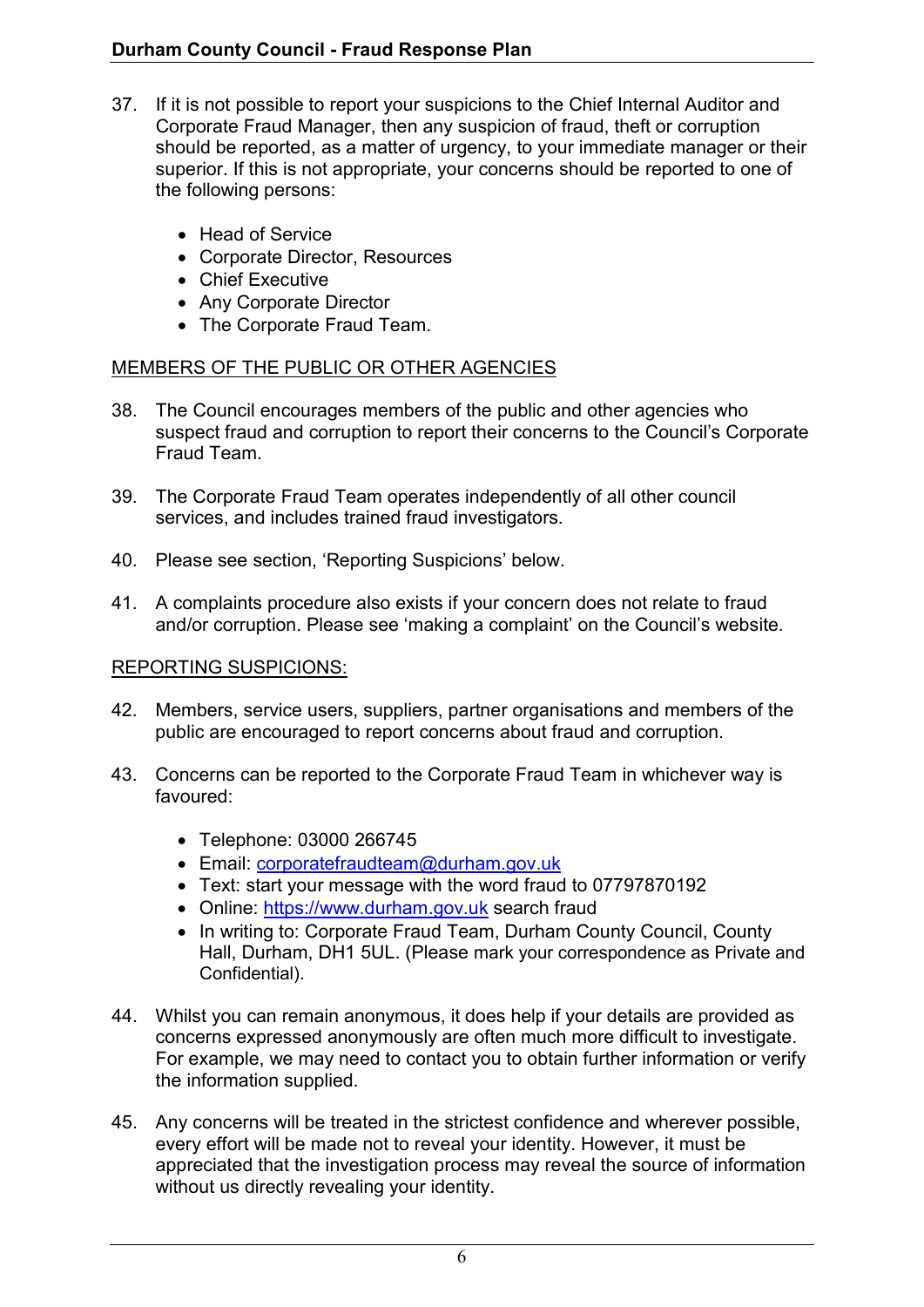- 46. Members of the public and external bodies can also raise concerns directly with any of the above officers and contact details included in Appendix B.
- 47. employees and members of the public etc., the reassurance that they need to raise concerns directly with the Council. However, if for any reason, an individual feels unable to report to anyone from within the Council, they can contact any of the following (contact details are given in Appendix C): It is intended that the internal arrangements described above will give
	- The Council's External Auditor
	- The Police
	- Prescribed persons
- 48. If you do feel unable or uncomfortable to raise your concerns, through any of these routes, then you may wish to raise them through Public Concern at Work, a registered charity whose services are independent, free and strictly confidential. Contact details are also provided in Appendix C.
- 49. These options are included on the Council's website with a link to enable reporting of suspicions or allegations via the internet for convenience.

## DOS AND DON'TS

 50. To help ensure that the risk of fraud and corruption is minimised, Appendix A summarises the action that should be taken and what should not be done when fraud is suspected.

#### THE INVESTIGATION PROCESS

- 51. Any suspicion of fraud will be treated seriously and will be reviewed in accordance with the Fraud Act 2006, the Human Rights Act 1998, (Article 6 - Right to fair and public hearing and Article 8 - Right to respect for private and family life), and the Public Interest Disclosure Act 1998.
- 52. Suspected fraud will be investigated in an independent, open-minded and professional manner with the aim of protecting the interests of both the Council and the suspected individual(s).
- 53. The Council's Corporate Fraud Team reviews and investigates the majority of suspicions of fraud.
- 54. Where necessary the Council will work in co-operation with other organisations such as the Police, Department for Work and Pensions, Home Office, Her Majesty's Revenue and Customs, UK Borders Agency, and other Local Authorities.
- 55. Investigations into suspected fraud or corruption will be conducted in a professional manner in accordance with the relevant statutory provisions and local protocols to ensure any actions are carried out both fairly and lawfully. This will include but is not limited to:
	- Police and Criminal Evidence Act 1984 (PACE);
	- Criminal Procedure and Investigations Act 1996 (CPIA);
	- Human Rights Act 1998;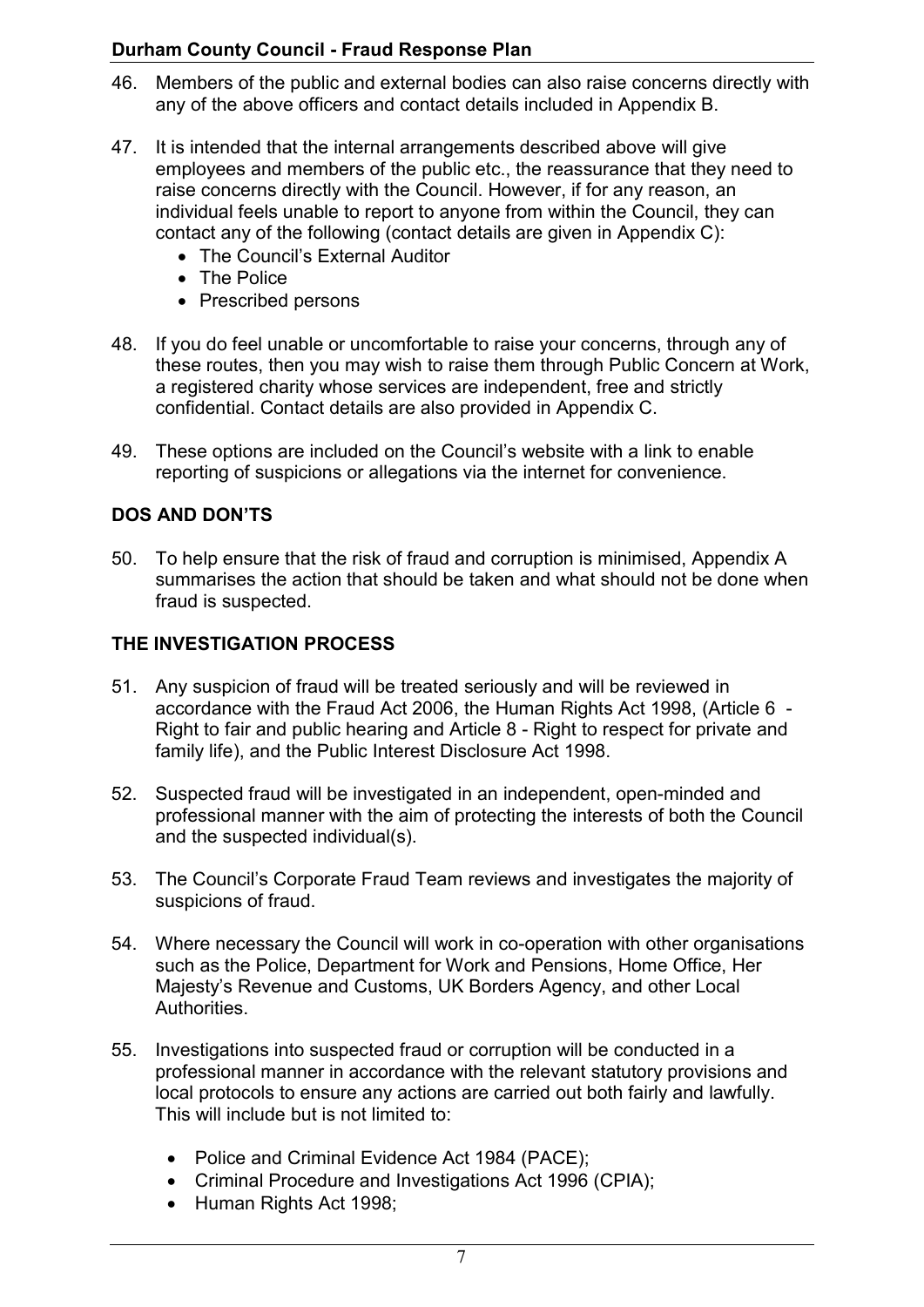- Regulation of Investigatory Powers Act 2000 (RIPA);
- All evidence gathering will comply with the Data Protection Act 1998.
- 56. If sufficient evidence is established, the case will be reviewed to decide on the appropriate course of action to be taken. The Council's Corporate Fraud Sanction Policy provides further guidance of what appropriate action will be taken against the persons concerned. The Council's Counter Fraud & Corruption Strategy gives a strong message that the Council will not tolerate fraud and corruption and fraudsters will be punished.
- 57. In order to provide a further deterrent, fraud prosecutions will be published on the Council's website and other forms of communications as appropriate.
- 58. If an investigation into fraudulent or corrupt activity concerns an employee, the investigation will normally be carried out by the Corporate Fraud Team in co- operation with People and Talent Management and the relevant service area (see Internal Investigations for further details).

## EMPLOYEE INVESTIGATIONS

- 59. investigations to ensure that all investigations conform to the same standard and in accordance with legislation. Providing that sufficient concern or evidence exists to indicate that a potential fraud has been or may have been committed against the Council, then a formal investigation will be authorised by the Chief Internal Auditor and Corporate Fraud Manager. The Corporate Fraud Team is responsible for overseeing all fraud
- 60. allegation of fraud or corruption by thoroughly evaluating all material evidence so to establish the facts of the matter. If the suspicions appear to be well founded, the investigation must: The objective of any investigation is to prove or disprove the initial suspicion or
	- Identify all those involved;
	- Support the findings of the investigation by the production of all relevant evidence;
	- Present that evidence in an appropriate form for any subsequent disciplinary, civil and/or criminal proceedings.
- 61. The investigation process will vary according to the circumstances of each case and will be determined by the Chief Internal Auditor and Corporate Fraud Manager in consultation with those officers considered appropriate at any necessary pre-investigation case assessment meeting. This may be:
	- The relevant service manager
	- The relevant Head of Service
	- Head Teacher and/or Chair of the Governing Body
	- Information Security Manager
	- Head of People and Talent Management
	- The Monitoring Officer (Head of Legal & Democratic services)
	- The Section 151 Officer (Corporate Director of Resources)
	- The relevant Corporate Director or Assistant Chief Executive
	- Chief Executive
	- Relevant officers from Internal Audit and the Corporate Fraud Team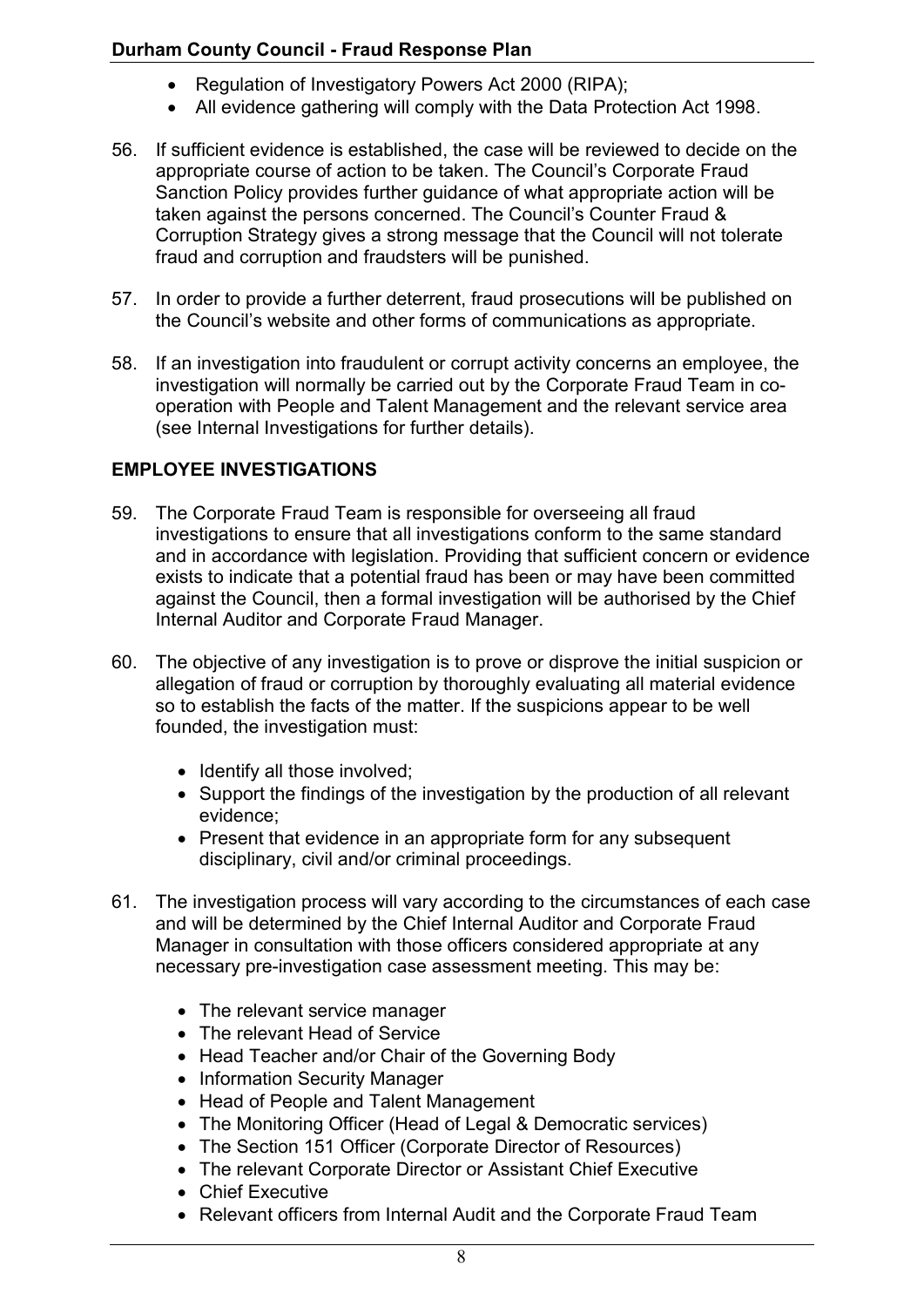- 62. Reporting lines will be agreed at the pre-investigation case assessment meeting.
- 63. Investigation Officer" will be appointed to manage the investigation on a day to day basis, known as the Officer in Charge. This will normally be a senior officer from Internal Audit or from the Corporate Fraud Team. However, where circumstances dictate that this is not appropriate, e.g. due to the technical nature of a case, this may be a senior officer from the service concerned or some other person as determined at the pre-investigation case assessment If it is determined that an investigation should be carried out, a "Fraud meeting.
- 64. Where necessary, the Fraud Investigation Officer will appoint an investigating team. This will normally comprise of an employee from within Internal Audit or the Corporate Fraud Team but may be supplemented with other resources from within the Council or from outside.
- 65. The investigating team, if necessary, will agree the terms of reference, its scope of operations, roles and responsibilities of team members and an initial time allocation with specific monitoring points. The investigating team will be responsible for the proper investigation of the matter, with reference to all relevant legislation and Council policies.
- 66. suspicion, it may be appropriate to suspend an employee against whom an accusation has been made. Suspension should only be considered as a last resort and every effort should be made to keep an employee at work where possible. Suspension will only be appropriate where keeping the employee at work imposes a risk to the employee, other employees or service users or their presence at work will impede the investigation. This decision will be taken by the relevant Head of Service or service manager with delegated authority to take such action, in consultation with advice from People and Talent Management. 66. Where initial investigations reveal that there are reasonable grounds for
- 67. Suspension is not a disciplinary sanction and is without prejudice on full pay. It is essential that the period of suspension is kept as brief as possible. The process of suspension will follow the procedures set out in the Council's disciplinary policy.
- 68. or destroyed. The investigating team will therefore take immediate steps to secure physical assets, including computer and any records thereon, and all other potential evidential documents. With regards to computer investigations, further guidance is provided in the Council's Information Security Policy, Codes of Practice and Forensic Readiness Procedure. The investigation team will also ensure, in consultation with the appropriate manager, that controls are introduced to prevent further loss. It is important from the outset to ensure that evidence is not contaminated, lost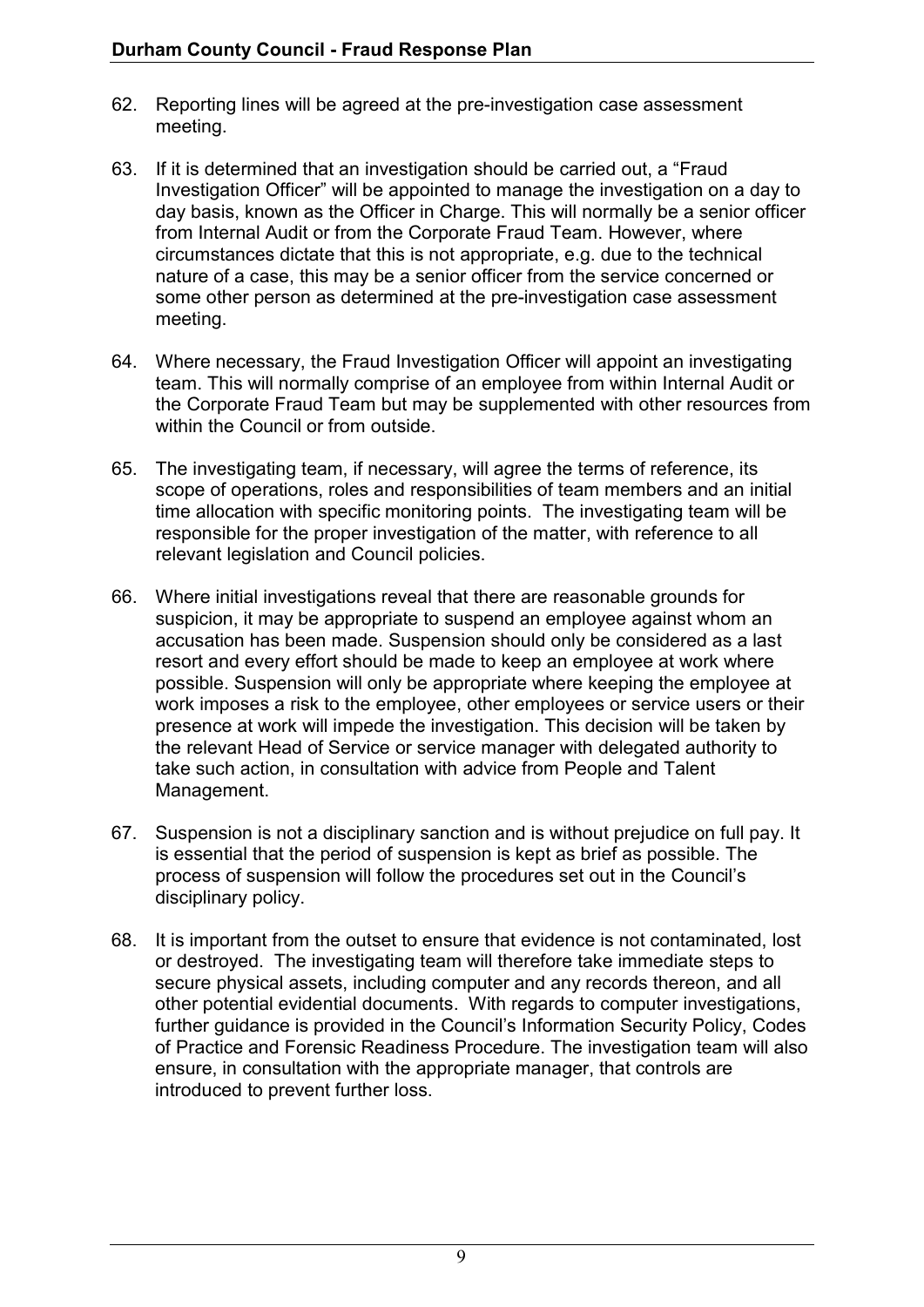- 69. The Fraud Investigation Officer will ensure that a detailed record of the investigation is maintained. This will include contemporaneous notes and a chronological file recording details of all telephone conversations, discussions, meetings, and interviews (with whom, who else was present and who said what, details of documents reviewed, tests and analyses undertaken, the results and their significance) and all evidence and documents obtained. Everything will be recorded and retained, irrespective of the apparent significance at the time, as it may need to be revealed at a later stage.
- 70. As part of the investigation process, it may be necessary to conduct surveillance. The Council has a <u>Corporate Guidance document</u> that addresses the requirements of the Regulation of Investigatory Powers Act 2000 and its codes of practice, in relation to the covert surveillance of individuals, the use of covert human intelligence sources, including undercover officers/agents/informants and the recording of telephone conversations. In addition, procedures for obtaining communications data fall within the Act's remit.
- 71. Amendments to the Regulation of Investigatory Powers (Directed Surveillance and Covert Human Intelligence Sources) Order 2010 mean that a local authority can now only grant an authorisation under RIPA where the local authority is investigating criminal offences which attract a maximum custodial sentence of at least six months or criminal offences relating to the underage sale of alcohol or tobacco.
- 72. As a result of the changes in legislation, it is envisaged that surveillance may be required which falls outside of RIPA. The Office of Surveillance Commissioners Procedures and Guidance 2011 states that it is prudent to maintain an auditable record of decisions and actions to use covert surveillance without the protection of RIPA and that such activity should be regularly reviewed. The Senior Responsible Officer will therefore maintain an oversight of non RIPA surveillance to ensure that such use is compliant with Human Rights legislation. Non RIPA surveillance includes employee surveillance which falls outside of RIPA. The Council's Corporate Guidance document addresses non-RIPA surveillance.
- 73. Anyone considering surveillance should familiarise themselves with the Corporate guidance document and the Codes of Practice and should seek advice from the RIPA Monitoring Officer. These details can be found Corporate Guidance document.
- 74. Fraud investigation is a specialist area of expertise and employees tasked with carrying out an investigation should have appropriate experience and training. For the purpose of criminal proceedings, the admissibility of evidence and interviewing is governed by the Police and Criminal Evidence Act 1998 (PACE).
- 75. witnesses, suspects, or any other person involved. Interviewing is a specialist skill that is usually best carried out or supported by appropriately trained officers. All interviews will be conducted in a fair and proper manner. Details of all interviews including dates, times, venues and who was in attendance, along with an accurate and correct record of what was discussed should be retained. The type of investigation and findings, will determine the type of interview In any investigation, there will probably be a need to interview employees, conducted.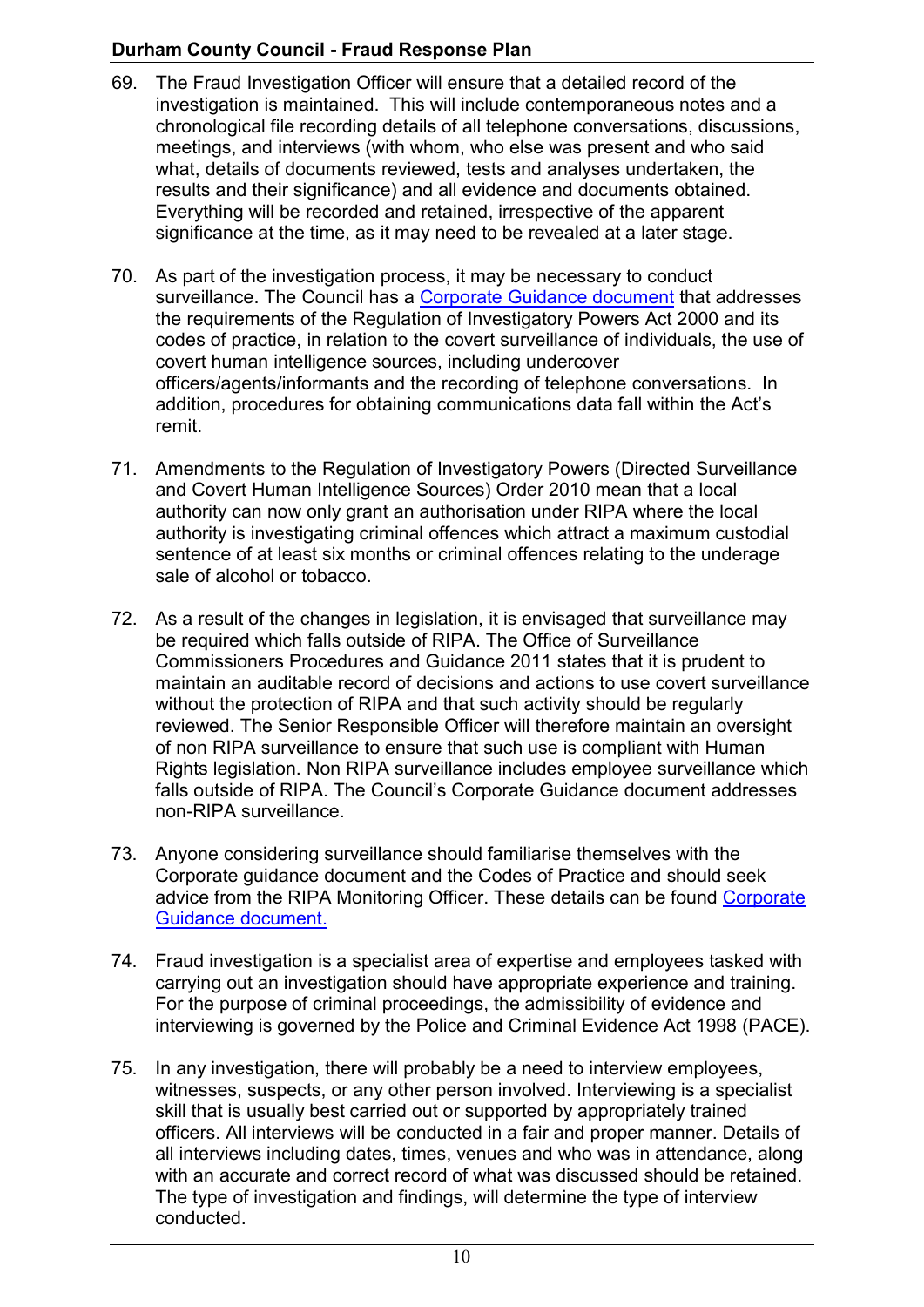76. Corporate Fraud Manager, who, in consultation with the Fraud Investigation Officer and any other appropriate officer, will advise on what further action (if any) should be taken. The reporting process is detailed below. 76. Findings of all investigations must be reported to the Chief Internal Auditor and

# LIASION WITH POLICE

- 77. Investigations will try to establish, at an early stage, whether it appears that a criminal offence has taken place. This will shape the manner in which the investigation is handled and determine the likely outcome and course of action.
- 78. that of a serious or complex nature. Some frauds will lend them themselves to automatic reporting to the police (such as theft by a third party). The police generally welcome early notification of suspected fraud, particularly
- 79. For consistency, the Chief Internal Auditor and Corporate Fraud Manager, following consultation with appropriate officers, will agree if and when the matter should be referred to the police.
- 80. Where there is a possibility of criminal action, the police will be consulted for advice and guidance and, if necessary, assistance where interviews are to be conducted under caution in compliance with the Police and Criminal Evidence Act (PACE) which governs the admissibility of evidence in criminal proceedings.
- 81. The circumstances of the case may dictate that both a criminal investigation and disciplinary investigation be conducted in parallel. Criminal investigations and prosecution can often take substantially longer to undertake than disciplinary investigations and consequently any disciplinary investigation should not be delayed pending the outcome of any criminal investigation, unless the police advise otherwise.
- 82. proceedings and criminal proceedings is the burden of proof. There is no requirement under an internal disciplinary investigation for a fact to be established beyond reasonable doubt. Instead, the disciplinary investigation needs only be satisfied, 'on a balance of probabilities', that the misconduct has been committed before taking any disciplinary action. This means that while the police or Crown Prosecution Service may decide that there is insufficient evidence to uphold a criminal conviction, the Council may still take disciplinary One key difference which should be borne in mind between internal disciplinary action.
- 83. All members and employees will co-operate fully with any police or external audit enquiries which may have to take precedence over any internal investigation or disciplinary process. However, where possible, teams will co- ordinate their enquiries to maximise the effective and efficient use of resources and information.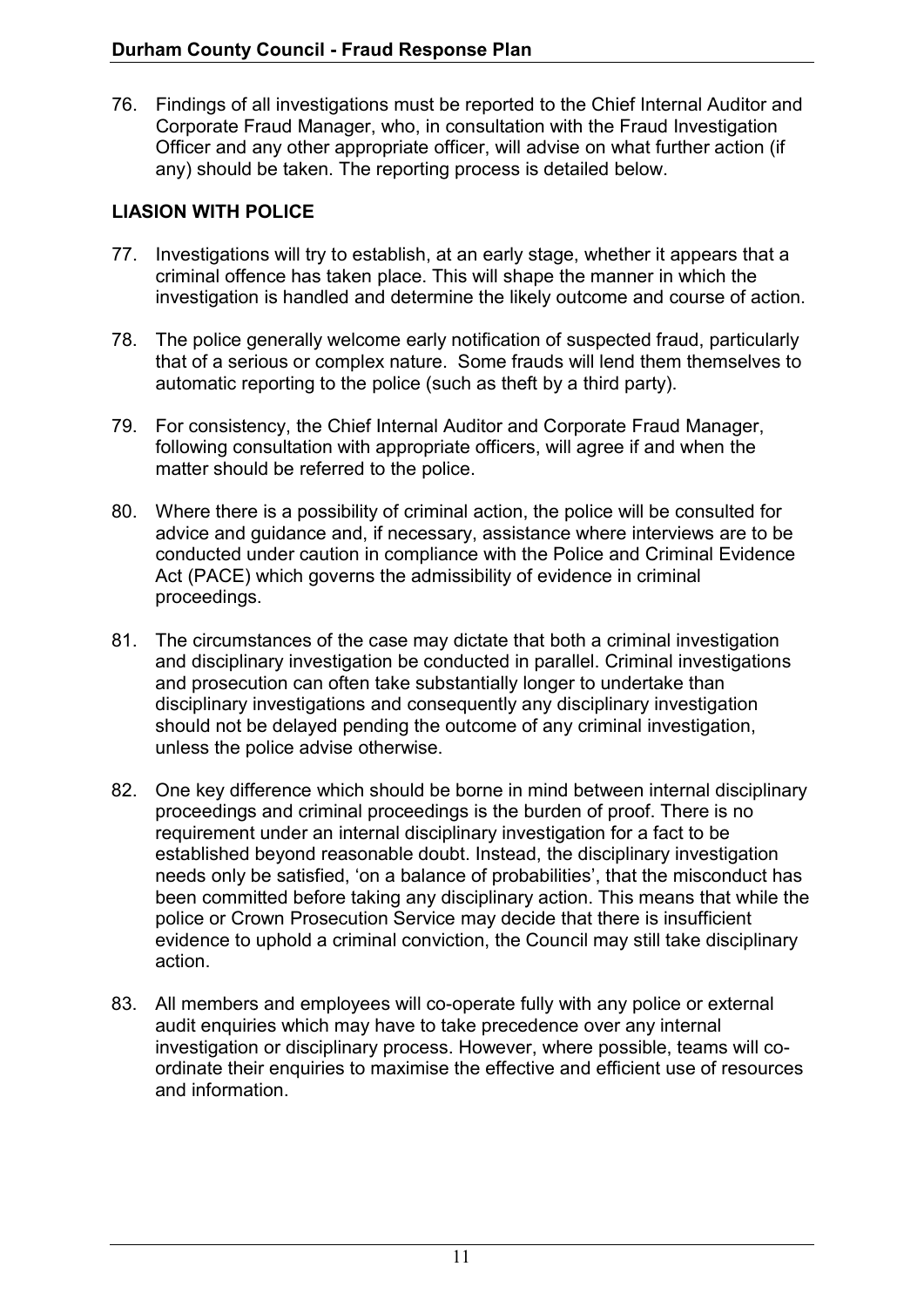# INITIATION OF RECOVERY ACTION

- 84. The Council will take appropriate steps, including legal action if necessary, to recover any losses arising from fraud, theft, corruption or misconduct. This may include action against third parties involved in the fraud or whose negligent actions contributed to the fraud.
- 85. Use of the Proceeds of Crime Act 2002, where appropriate, will also be considered to maximise the penalty and level of recovery by the Council.
- with appropriate officers, on the most appropriate method of recovery of any 86. The Fraud Investigation Officer will make recommendations, in consultation losses.
- mechanism. This may involve either civil or criminal proceedings where it is cost effective to do so, the recovery from salary or accumulated pension benefits of staff, or a claim against the Council's insurers. 87. The Council will seek to recover any financial loss through the appropriate
- 88. For internal investigations, the Council's Insurance Officer must be informed as soon as possible of any loss. It is the responsibility of the service manager, in consultation with the Investigation Officer, to do so. Where it is possible, details of the case should be given together with some indication of the likely loss and what recovery action is being attempted. This information has to be passed to the Council's insurers promptly to keep open the possibility of making a claim.

#### INTERNAL REPORTING PROCESS

- 89. Throughout any investigation, the Fraud Investigation Officer will keep the Chief informed of progress and any developments. Internal Auditor and Corporate Fraud Manager, and other appropriate officers,
- 90. On completion of the investigation, the Fraud Investigation Officer, if requested, will prepare a written report setting out:
	- Background as to how the investigation arose
	- What action was taken in response to the allegation
	- The conduct of the investigation
	- The facts that came to light and the evidence in support
	- Conclusions including a statement of whether or not the allegations or suspicions of fraud or corruption have been substantiated
	- Recommendations on action to be taken against any party where the allegations or suspicions were substantiated
	- Recommendations to improve any identified weakness in internal controls to prevent reoccurrence; although a separate report may be necessary
	- Recommendations, in consultation with appropriate officers, on the most appropriate method of recovery of any losses
	- Estimate of the cost of the investigation in employee days.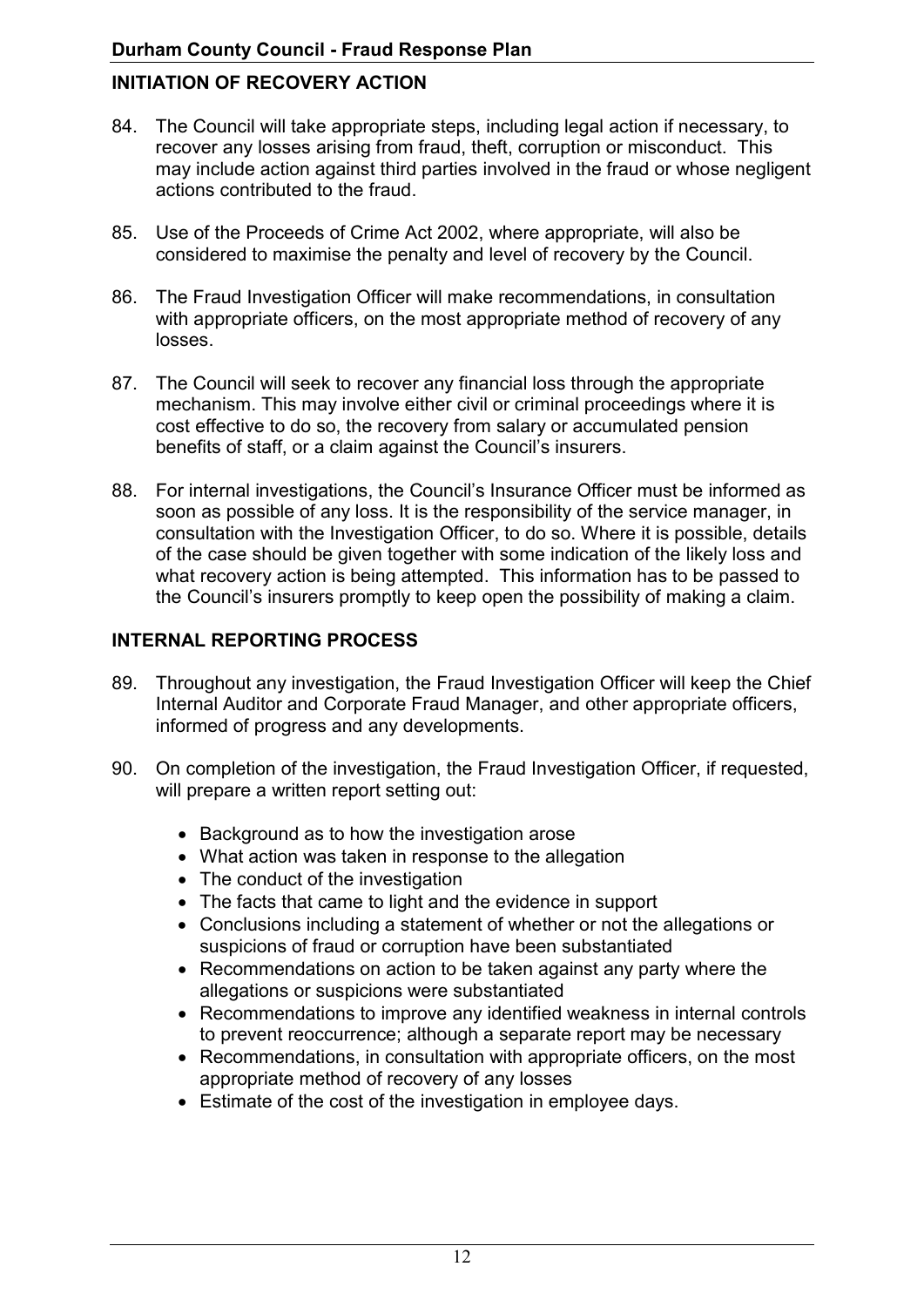- 91. The report will be issued to the relevant service manager(s) as agreed at the pre-investigation case assessment meeting, as set out in the terms of reference. If necessary a post-investigation case meeting can be conducted to discuss the details and any subsequent recommendations or best practice found and lessons learnt.
- 92. All cases investigated will be reported to Corporate Management Team and the Audit Committee.
- agreed during the investigation process. 93. Copies of investigation reports will be restricted to named employees, as
- 94. Any weaknesses in the system of controls will be identified in the investigation report and recommendations will be made, advising management as to how controls can be improved to prevent any recurrence of fraud or corruption.
- 95. The relevant service manager may be required to provide a management response to recommendations made to improve any identified weaknesses in internal controls.
- 96. The relevant service manager, in consultation with HR, is required to make a Fraud Investigation Officer should be informed of the action to be taken and decision on what further action is to be taken following the investigation. The could be appointed as Investigation Officer under the Council's Disciplinary Policy, where appropriate.
- 97. Where disciplinary action is to be taken, after all appeals have been exhausted, the Fraud Investigation Officer will inform the Chief Internal Auditor and Corporate Fraud Manager of the outcome of the hearing.
- 98. In order to provide a deterrent to employees, a brief and anonymised summary of the circumstances may be published on the fraud awareness section of the Council's website.

## **CONFIDENTIALITY**

- discussed or conveyed to anyone other than the relevant management 99. Details of any investigation are strictly confidential and must therefore not be representatives and the nominated investigation team.
- 100. If the media becomes aware of an investigation and attempts to contact alleged fraud and investigation can be given. All matters relating to statements members of the investigating team or any other employees, no disclosure of the to the media will be dealt with through the Council's Corporate Communications Team.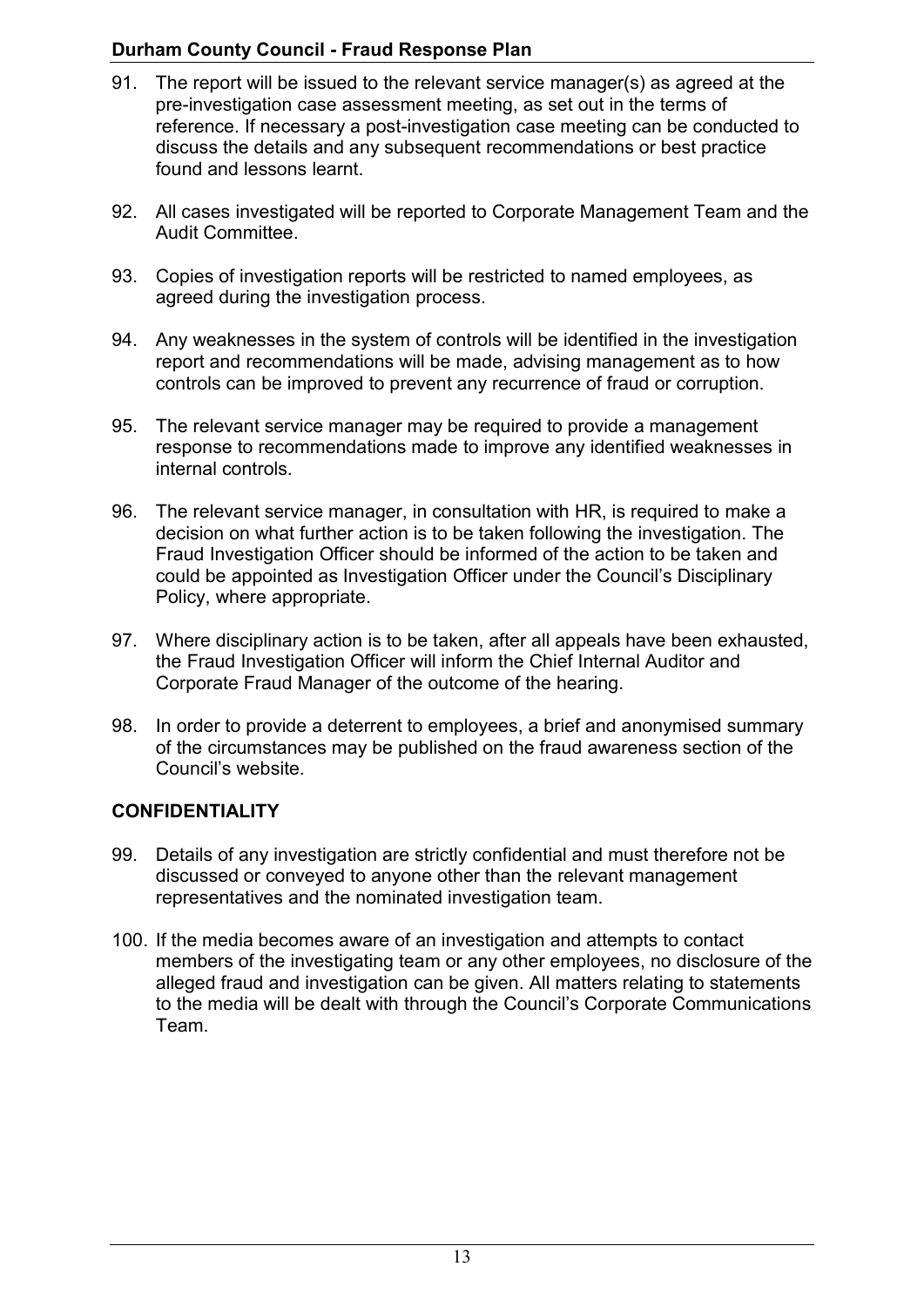#### SUMMARY

- 101. This Fraud Response Plan, in conjunction with the Counter Fraud and fraud, corruption and bribery against Durham County Council. It is imperative that awareness of this plan is promoted both across the Council and externally. Corruption Strategy, provides a framework for preventing and investigating
- 102. The plan will be reviewed at least annually and following any major fraud or changes in legislation.

| Please ask us if you would like this document<br>summarised in another language or format. |  |  |
|--------------------------------------------------------------------------------------------|--|--|
| العربية (Arabic) (中文 (繁體字)) (Cantonese) اروو (Arabic)                                      |  |  |
| polski (Polish) ਪੰਜਾਬੀ (Punjabi) Español (Spanish)                                         |  |  |
| বাংলা (Bengali) हिन्दी (Hindi) Deutsch (German)                                            |  |  |
| Français (French) Türkçe (Turkish) Melayu (Malay)                                          |  |  |
|                                                                                            |  |  |
|                                                                                            |  |  |
| $\mathbf{C}(\mathbf{C})$ Audio $\mathbf{A}$ AA $\mathbf{L}$ arge<br>Braille                |  |  |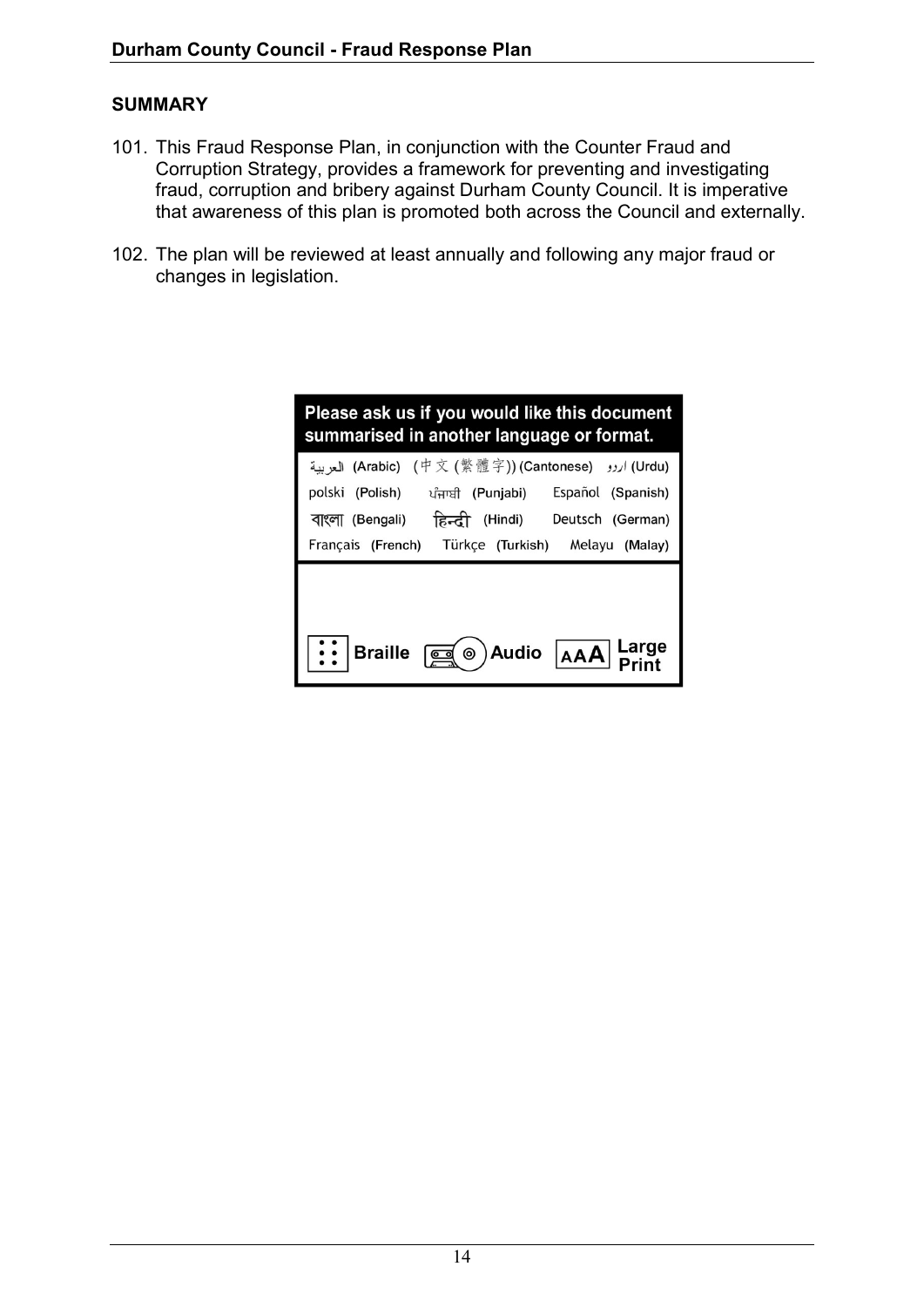#### DOS AND DON'T'S

| <b>DO</b>                                                                                                                                                                                                                                                                                                                                                                                                                                                                                                                                                                                                                                                | <b>DON'T</b>                                                                                                                                                                                                                                                                                                                                                                                                                                                                                                                            |
|----------------------------------------------------------------------------------------------------------------------------------------------------------------------------------------------------------------------------------------------------------------------------------------------------------------------------------------------------------------------------------------------------------------------------------------------------------------------------------------------------------------------------------------------------------------------------------------------------------------------------------------------------------|-----------------------------------------------------------------------------------------------------------------------------------------------------------------------------------------------------------------------------------------------------------------------------------------------------------------------------------------------------------------------------------------------------------------------------------------------------------------------------------------------------------------------------------------|
| Make a note of your concerns                                                                                                                                                                                                                                                                                                                                                                                                                                                                                                                                                                                                                             | Be afraid of raising your concerns                                                                                                                                                                                                                                                                                                                                                                                                                                                                                                      |
| Write down the nature of your concerns<br>$\bullet$<br>Make a note of all the relevant details, such as what is said over the<br>telephone or any other conversations<br>Note the names and, if known, the position of those involved<br>$\bullet$<br>Notes do not need to be overly formal, but should be timed, signed and<br>$\bullet$<br>dated<br>Notes should be held in a secure place<br>$\bullet$<br>Timeliness is most important. The longer you delay writing up, the<br>$\bullet$<br>greater the chances of recollections becoming distorted and the case<br>being weakened<br>Note the date and time when the suspicion was reported onwards | The Public Interest Disclosure Act provides protection to<br>employees who raise reasonably held concerns through the<br>appropriate channels.<br>The Council's Confidential Reporting Codes provides guidance on<br>$\bullet$<br>how to do this.<br>You will not suffer discrimination or victimisation as a result of<br>following these procedures and the matter will be treated<br>sensitively and confidentially.<br>The Public can report concerns in confidence to the Corporate<br>Fraud Team.                                 |
| <b>Report your concerns promptly</b>                                                                                                                                                                                                                                                                                                                                                                                                                                                                                                                                                                                                                     | . Convey your concerns to anyone other than authorised persons                                                                                                                                                                                                                                                                                                                                                                                                                                                                          |
| In the first instance, for internal fraud report your suspicions to your line<br>manager. If this action is inappropriate further guidance on disclosure<br>can be found in the Confidential Reporting Code.<br>If you are unsure who to report to, contact the Corporate Fraud Team for<br>$\bullet$<br>advice.<br>All concerns must be reported to the Chief Internal Auditor and<br>$\bullet$<br><b>Corporate Fraud Manager.</b><br>External fraud concerns should be reported to the Corporate Fraud<br>Team - details can be found in the Fraud Response Plan or on the<br><b>Council website.</b>                                                  | There may be a perfectly reasonable explanation for the events<br>that give rise to your suspicions. Spreading unnecessary<br>concerns may harm innocent persons and the reputation of the<br>Council.<br>Don't discuss your suspicions with anyone other than the officer<br>you formally raised the issue with.<br>Don't report the matter to the police unless you have been<br>authorised to do so by internal audit.                                                                                                               |
| Retain any evidence you may have<br>The quality of evidence is crucial and the more direct and tangible the<br>$\bullet$                                                                                                                                                                                                                                                                                                                                                                                                                                                                                                                                 | Approach the person you suspect or try and investigate the matter<br>yourself                                                                                                                                                                                                                                                                                                                                                                                                                                                           |
| evidence, the better the chances of an effective action.<br>Retain and keep all relevant records/evidence that may have been<br>handed over or discovered as a result of the initial suspicion in a secure<br>and confidential location.<br>$\mathbf{r}$ . The set of $\mathbf{r}$<br><b>ALL</b><br>. .<br>. .                                                                                                                                                                                                                                                                                                                                           | There are special rules relating to the gathering of evidence for<br>$\bullet$<br>use in criminal cases and to protect human rights. Any attempt to<br>gather evidence by persons who are unfamiliar with these rules<br>may prevent appropriate action being taken.<br>Don't interfere with or alter any documentary or computer based<br>$\bullet$<br>evidence as a result of any suspicion<br>Don't attempt to interview or question anyone unless authorised<br>to do so.<br>化二硫酸盐 医心脏<br><b>Security Construction</b><br>BEBABT IT |

If you suspect fraud or corruption, the most important thing to remember is – REPORT IT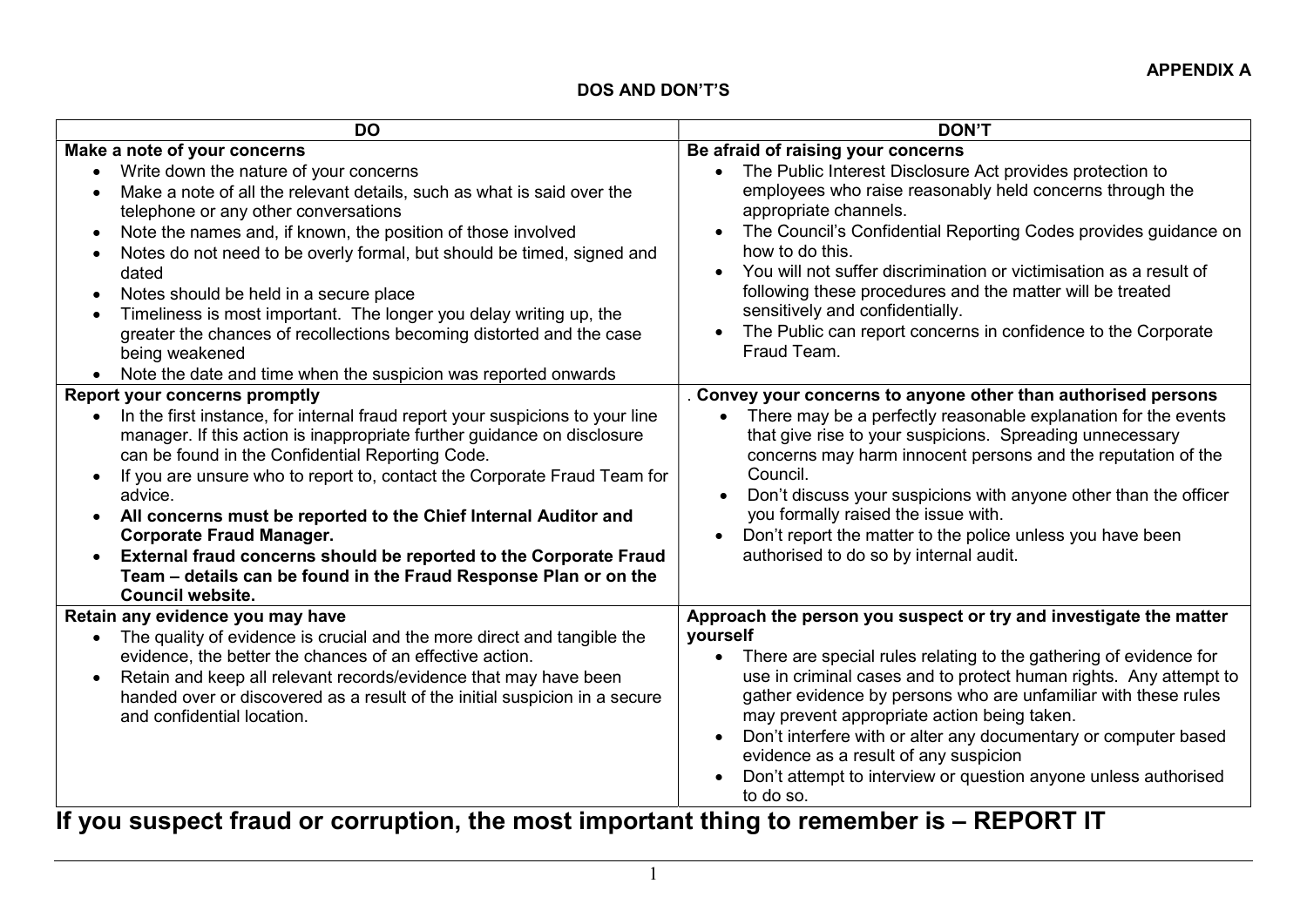$\overline{\phantom{a}}$ 

# COUNTER FRAUD AND CORRUPTION STRATEGY - INTERNAL CONTACT DETAILS

 $\overline{\phantom{a}}$ 

| <b>Contact</b>       | <b>Details</b>                                                                                                                                                                                         |  |
|----------------------|--------------------------------------------------------------------------------------------------------------------------------------------------------------------------------------------------------|--|
| Corporate Fraud Team | Telephone: 03000 266745                                                                                                                                                                                |  |
|                      | $E$ -mail:<br>corporatefraudteam@durham.gov.uk<br>Text: start your message with the word<br>fraud to 07797870192<br>Website: Search for 'Fraud' and follow the<br>links depending on the type of fraud |  |

| <b>OTHER FRAUD</b>                                           |                            |  |
|--------------------------------------------------------------|----------------------------|--|
| <b>Contact</b>                                               | <b>Details</b>             |  |
| <b>Chief Executive</b>                                       | Telephone: 03000 26 0000   |  |
| Corporate Director - Adults & Health Services                | Telephone: 03000 26 0000   |  |
| Corporate Director - Regeneration & Local<br><b>Services</b> | Telephone: 03000 26 0000   |  |
| Corporate Director - Children & Young People's<br>Service    | Telephone: 03000 26 0000   |  |
| Corporate Director - Resources                               | Telephone: 03000 26 0000   |  |
| Corporate Director - Transformation &<br>Partnerships        | Telephone: 03000 26 0000   |  |
| Chief Internal Auditor and Corporate Fraud<br>Manager        | Telephone: 03000 269645    |  |
| <b>Local Councillors</b>                                     | Website: www.durham.gov.uk |  |
| <b>RIPA Monitoring Officer</b>                               | Telephone: 03000 260000    |  |